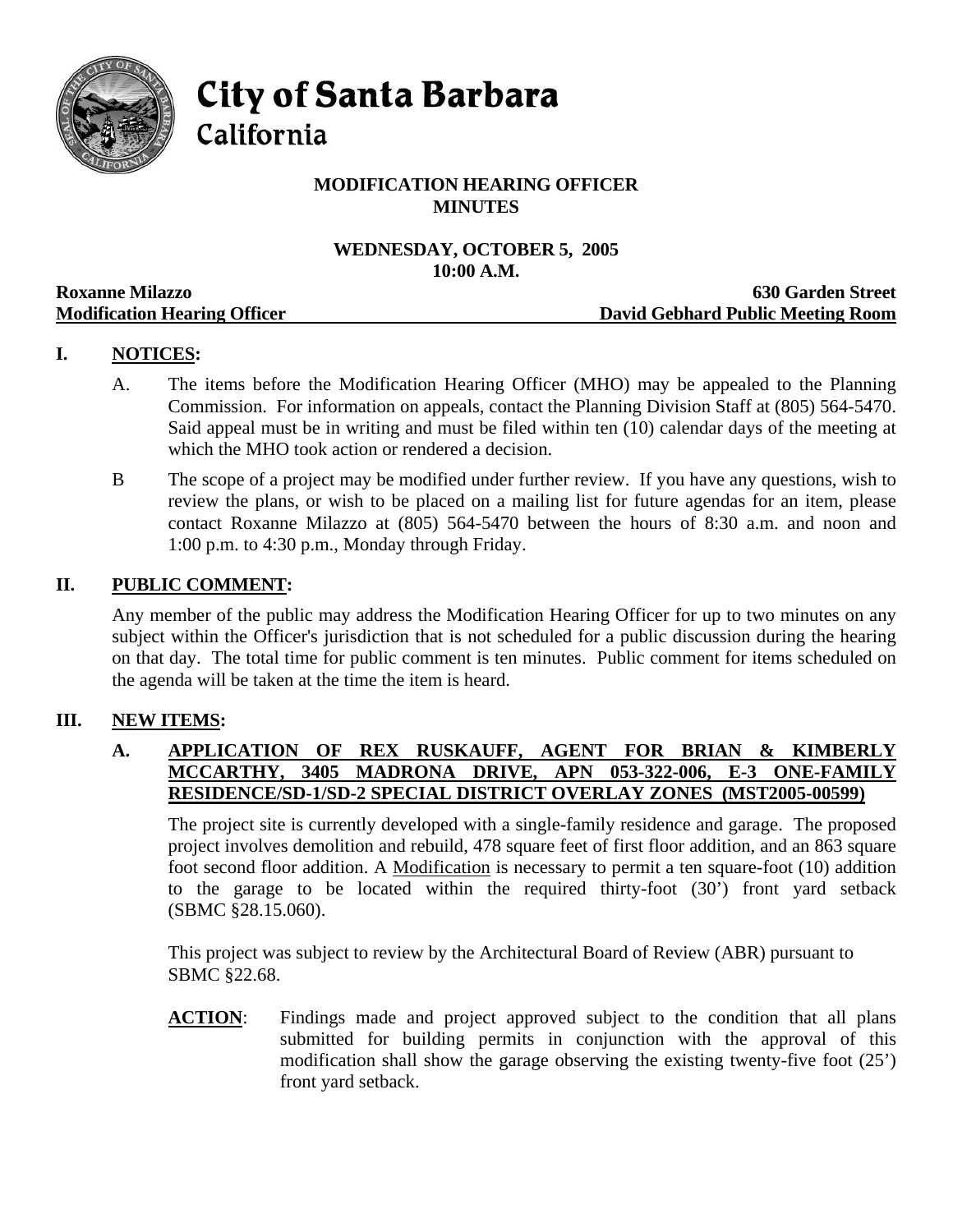# **B. APPLICATION OF REX RUSKAUFF, AGENT FOR JOHN & KATHRYN WRENCH, 105 CANON DRIVE, APN 053-323-004, E-3 ONE-FAMILY RESIDENCE/SD-1/SD-2 SPECIAL DISTRICT OVERLAY ZONES (MST2005-00622)**

The project site is located on the corner of Canon and Madrona Drives. Current development on site consists of a single-family residence and garage. The proposed project involves a 689 square-foot first floor addition. A Modification is required to permit the addition to be located within the required forty-foot (40') front yard setback facing Canon Drive (SBMC §28.45.007).

**ACTION:** Findings made and project approved subject to the condition that all plans submitted for building permits in conjunction with the approval of this modification shall show the addition observing a twenty-foot (20') front yard setback off of Canon Drive.

# **C. APPLICATION OF JEFF SHELTON, AGENT FOR RACHEL TIERNEY, 1823 MIRA VISTA, APN 019-090-021,023 (E-1 ONE-FAMILY RESIDENCE ZONE), (MST2005-00548)**

The project site is located on the corner of Mira Vista and San Carlos. Current development on site consists of a single-family residence and garage. The proposed project involves demolition of the existing garage and 280 square-feet of the exiting 1,492 square-foot two-story residence, and the construction of a 493 square-foot attached garage and 771 square-feet of second floor to the residence. Site improvements include the relocation of the driveway to San Carlos. A Modification is required to permit alterations to portions of the building located within the required thirty-foot (30') front yard setback facing Mira Vista (SBMC §28.15.060).

This project was subject to review by the Architectural Board of Review (ABR) pursuant to SBMC §22.68.

Louise Komp expressed her concerns with the project.

**ACTION**: Findings made and project approved subject to the condition that all plans submitted for building permits in conjunction with the approval of this modification shall show:

- 1. The altered wall maintaining the existing fifteen-foot (15') front yard setback off of Mira Vista.
- 2. All vegetation, located within the public right-of-way, replaced with ground cover.
- 3. All other vegetation, as identified in SBMC §28.87.170, reduced to their maximum allowable heights.